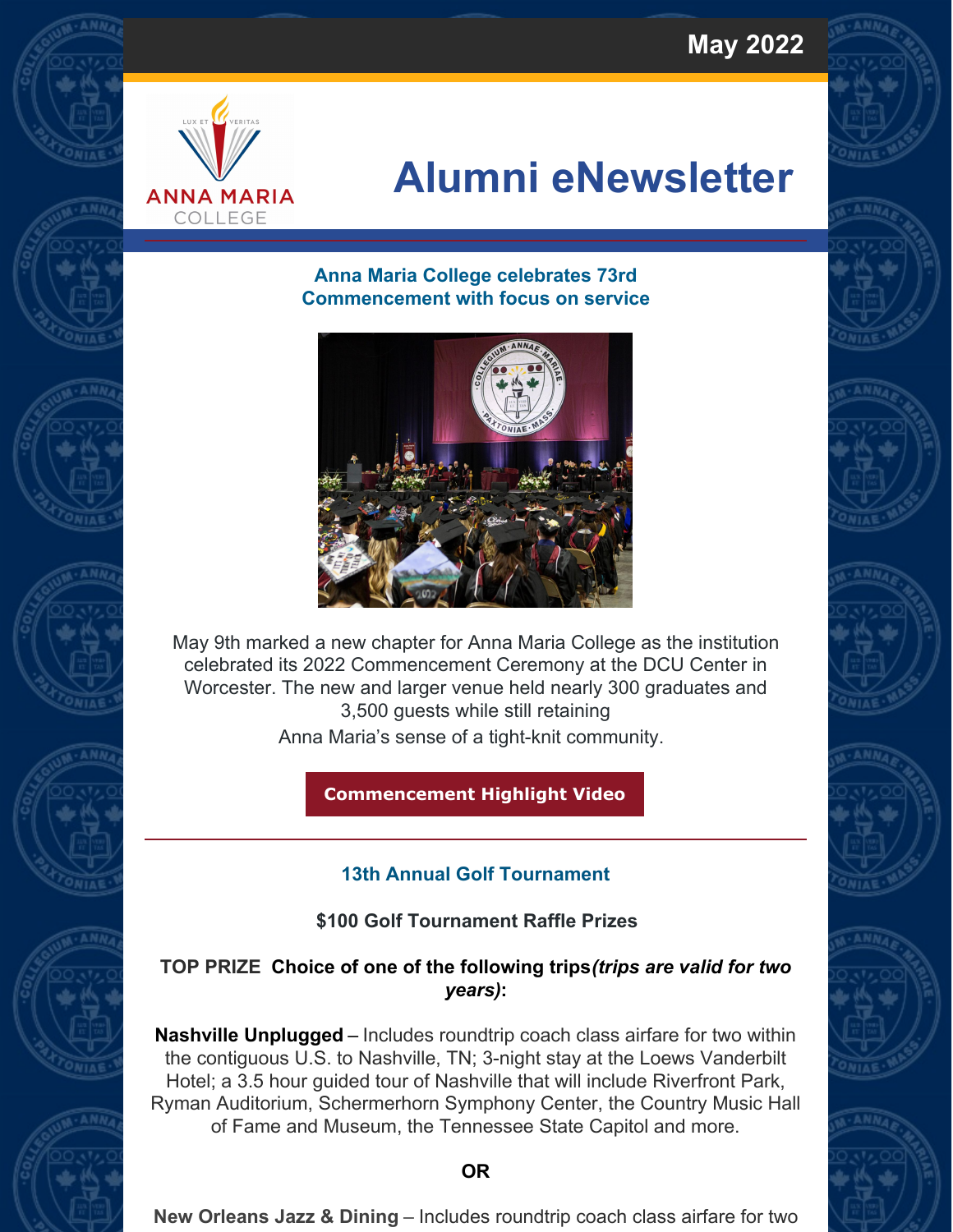













within the contiguous U.S. to New Orleans, LA; 3-night stay at the Renaissance New Orleans Arts Hotel; Jazz brunch or 3-course dinner with wine pairings for two at Commander's Palace Restaurant; and a behind the scenes tour of Mardi Gras World.

# **ADDITIONAL PRIZES**

**Golf for three or Dinner at Worcester Country Club with Anna Maria College President Mary Lou Retelle** A round of golf or dinner as a guest of President Retelle (date TBD by winner).

# **Four Box Seat Tickets to a Worcester Red Sox Game vs. the Toledo Mud Hens on Saturday, June 18, 2022.**

# **Newport Getaway**

Includes a \$250 Marriot Hotels gift card and a \$150 gift card to The Mooring Seafood Kitchen and Bar on the water in downtown Newport.

**Enter for a [chance](https://annamaria.formstack.com/forms/golf_raffle) to Win!**

# **Alumni Event at the Polar Park**



Come out and enjoy fun night of baseball and catch up with fellow alums!

**Get your [tickets](https://annamaria.formstack.com/forms/alumni_woosox) here!**

# **2021-2022 ATHLETIC DEPARTMENT AWARDS**















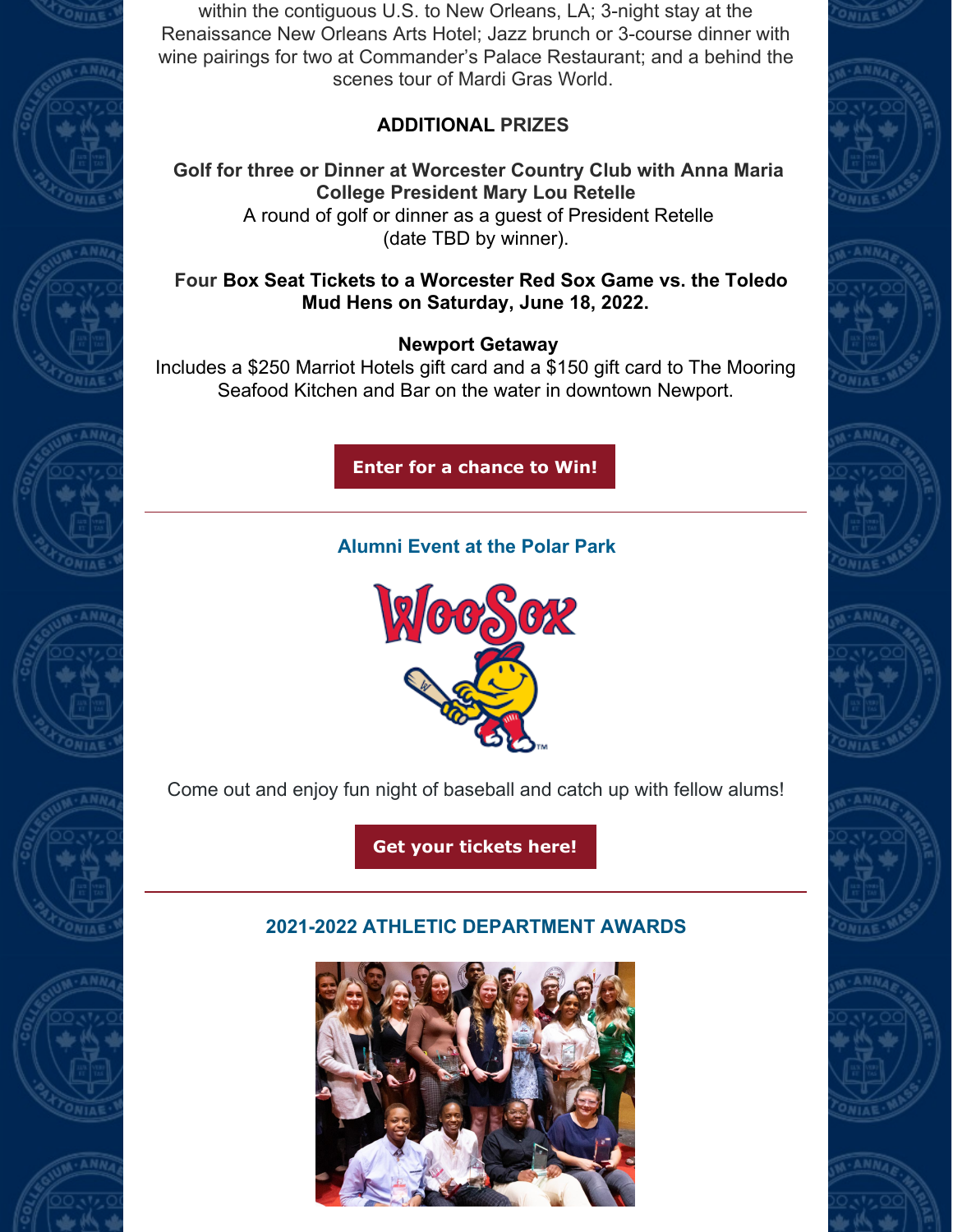

# **[Read](https://express.adobe.com/page/nNqnqI8wJk9N6/) More**



### **Alumni Standouts**

**Janye Thompson '79** started a new position as Laboratory Manager at UMass Memorial Health Alliance-Clinton Hospital; **Roberta Crawford '12G** is celebrating 15 years at Massachusetts Department of Public Health; **Mark Cady '96** is celebrating 3 years at CTA Consultants; and **Rob Wollner '18G** started a new position as Fire Captain- Fire Investigator at Town of Belmont. Congratulations to all of our alumni for their amazing professional accomplishments!

Have a new job, promotion or other news? Email us at: alumni@annamaria.edu

# **In Memoriam**

It is with great sadness that we inform you of the passing of **James Navin '99G** and **Lawrence Flynn '08G.**

May they rest in peace.



The number of U.S. adults who have a master's degree has doubled over the past two decades. -U.S. Census Bureau Are you interested in becoming part



Check out the [redesigned](https://nam11.safelinks.protection.outlook.com/?url=https%3A%2F%2Fgoamcats.com%2Flanding%2Findex&data=04%7C01%7CSCarreira%40annamaria.edu%7C39cd749897cf4e0c63f708d9a076ba30%7Cd55e4d8de7414cc18b2b6240c4b9c09c%7C0%7C0%7C637717254046548725%7CUnknown%7CTWFpbGZsb3d8eyJWIjoiMC4wLjAwMDAiLCJQIjoiV2luMzIiLCJBTiI6Ik1haWwiLCJXVCI6Mn0%3D%7C1000&sdata=R3CMLI6UFk2dSaoXSxvWt9xthAiTojdpTt5UHelakAc%3D&reserved=0) **Anna Maria Athletics Web Site**











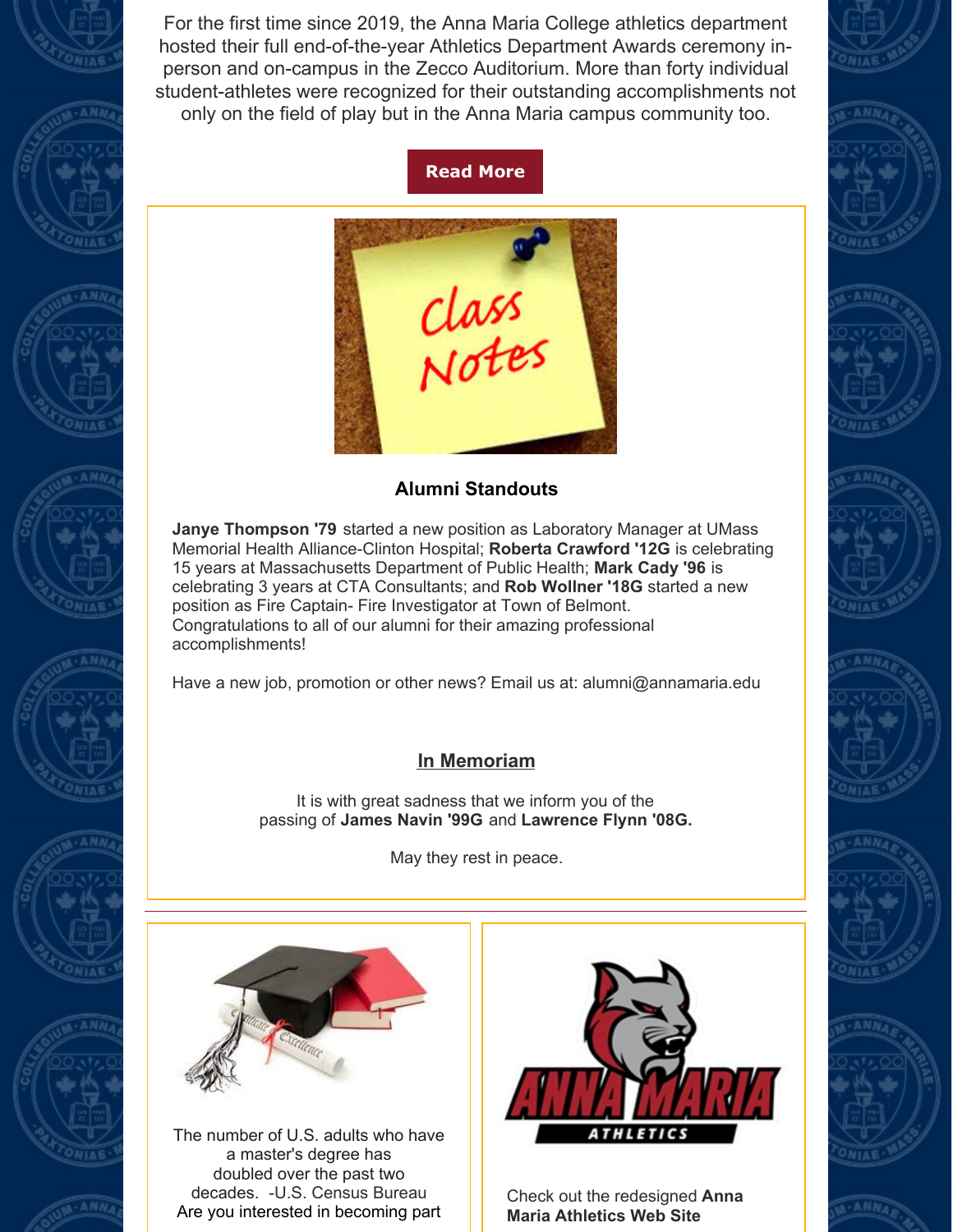









of this growing group of working professionals who are positioning themselves for career marketability, stability and advancement in today's unpredictable business environment? **Consider returning to Anna Maria College to start your graduate program and receive a**

#### **20% Alumni discount off of tuition!**

In addition, Anna Maria College alums are privy to a streamlined admissions process that includes: • No test scores required • We retrieve your Anna Maria College transcript • \$40 application fee is waived

#### **GRADUATE EDUCATION FOR THE HEALTH AND SERVICE PROFESSIONS**

- Business Administration
- Health Emergency Management
- Counseling Psychology
- Industrial/Organizational Psychology
- Criminal Justice
- Pastoral Ministry
- Education
- Social Work

*Plus Graduate Certificate Programs in 12 areas of study!*

Further questions? Contact Paul Vaccaro, Associate Vice President for Enrollment, at **[pvaccaro@annamaria.edu](mailto:pvaccaro@annamaria.edu)**.

> **Apply to [graduate](https://annamaria.edu/admission/graduate-admission/) school!**

Anna Maria College Announces Multipurpose Athletic and Baseball Field **[Read](https://nam11.safelinks.protection.outlook.com/?url=https%3A%2F%2Fannamaria.edu%2Fanna-maria-college-announces-multipurpose-athletic-and-baseball-field%2F&data=04%7C01%7CSCarreira%40annamaria.edu%7C1345e3c7fe3c46c3b3e008da1c88d88e%7Cd55e4d8de7414cc18b2b6240c4b9c09c%7C0%7C0%7C637853671315406085%7CUnknown%7CTWFpbGZsb3d8eyJWIjoiMC4wLjAwMDAiLCJQIjoiV2luMzIiLCJBTiI6Ik1haWwiLCJXVCI6Mn0%3D%7C3000&sdata=O123WoLUNkts30OeiR2YWrNZehJFhVXVRjo5N1TicxE%3D&reserved=0) More**

**[View](https://nam11.safelinks.protection.outlook.com/?url=https%3A%2F%2Fgoamcats.com%2Faotw%2Findex&data=04%7C01%7CSCarreira%40annamaria.edu%7C349170e7daec4999998708d9b4d48703%7Cd55e4d8de7414cc18b2b6240c4b9c09c%7C0%7C0%7C637739647151717281%7CUnknown%7CTWFpbGZsb3d8eyJWIjoiMC4wLjAwMDAiLCJQIjoiV2luMzIiLCJBTiI6Ik1haWwiLCJXVCI6Mn0%3D%7C3000&sdata=QzIHr7kRc7iN%2FF7nLTZnokOQWBt6MG85KqEDjS5KoL8%3D&reserved=0)** AMCAT Spotlights

AMCAT LIVE: Watch all the home action **[HERE](https://nam11.safelinks.protection.outlook.com/?url=https%3A%2F%2Fgoamcats.com%2FAMCATS%2520Live&data=04%7C01%7CSCarreira%40annamaria.edu%7C349170e7daec4999998708d9b4d48703%7Cd55e4d8de7414cc18b2b6240c4b9c09c%7C0%7C0%7C637739647151717281%7CUnknown%7CTWFpbGZsb3d8eyJWIjoiMC4wLjAwMDAiLCJQIjoiV2luMzIiLCJBTiI6Ik1haWwiLCJXVCI6Mn0%3D%7C3000&sdata=%2B1K%2Fy4SDfBDOn%2BmnsnVdsNkksKV86u%2Bjx7Sg5oTLesY%3D&reserved=0)**

View the complete AMCAT schedule and follow all the AMCAT Action **[HERE](https://nam11.safelinks.protection.outlook.com/?url=https%3A%2F%2Fgoamcats.com%2FComposite_Internal&data=04%7C01%7CSCarreira%40annamaria.edu%7C349170e7daec4999998708d9b4d48703%7Cd55e4d8de7414cc18b2b6240c4b9c09c%7C0%7C0%7C637739647151727278%7CUnknown%7CTWFpbGZsb3d8eyJWIjoiMC4wLjAwMDAiLCJQIjoiV2luMzIiLCJBTiI6Ik1haWwiLCJXVCI6Mn0%3D%7C3000&sdata=94oNvju9U0owwHczZEyCcP2Eib%2B8Swwwr7rY9xsMbFg%3D&reserved=0)**

#### View the most up-to-date **Anna Maria Athletic [Schedule](https://nam11.safelinks.protection.outlook.com/?url=https%3A%2F%2Fgoamcats.com%2Fcomposite&data=04%7C01%7CPShaffer%40annamaria.edu%7C34e88cdd955a446ed42c08d9949ba3a5%7Cd55e4d8de7414cc18b2b6240c4b9c09c%7C0%7C0%7C637704218458246275%7CUnknown%7CTWFpbGZsb3d8eyJWIjoiMC4wLjAwMDAiLCJQIjoiV2luMzIiLCJBTiI6Ik1haWwiLCJXVCI6Mn0%3D%7C1000&sdata=TKB5oizMMyJXu4%2Bv0V2%2FQ2GVP4N%2BkV3WFXwR70OpSA0%3D&reserved=0) [HERE](https://nam11.safelinks.protection.outlook.com/?url=https%3A%2F%2Fgoamcats.com%2Fcomposite&data=04%7C01%7CPShaffer%40annamaria.edu%7C34e88cdd955a446ed42c08d9949ba3a5%7Cd55e4d8de7414cc18b2b6240c4b9c09c%7C0%7C0%7C637704218458246275%7CUnknown%7CTWFpbGZsb3d8eyJWIjoiMC4wLjAwMDAiLCJQIjoiV2luMzIiLCJBTiI6Ik1haWwiLCJXVCI6Mn0%3D%7C1000&sdata=TKB5oizMMyJXu4%2Bv0V2%2FQ2GVP4N%2BkV3WFXwR70OpSA0%3D&reserved=0)**

The Official Online Store of Anna Maria Athletics – **Shop [HERE](https://nam11.safelinks.protection.outlook.com/?url=https%3A%2F%2Fannamariagear.merchorders.com%2F&data=04%7C01%7CPShaffer%40annamaria.edu%7C34e88cdd955a446ed42c08d9949ba3a5%7Cd55e4d8de7414cc18b2b6240c4b9c09c%7C0%7C0%7C637704218458256230%7CUnknown%7CTWFpbGZsb3d8eyJWIjoiMC4wLjAwMDAiLCJQIjoiV2luMzIiLCJBTiI6Ik1haWwiLCJXVCI6Mn0%3D%7C1000&sdata=WomXMUSAU8QHUymX%2BwejD2in2A0x1jE%2BZz1vREcP8S4%3D&reserved=0)**

#### **SAVE THE DATE**

Monday, September 26, 2022 AMCAT Alumni and Friends Golf Classic Wachusett Country Club, West Boylston, MA More Information Coming Soon!

**VIEW THE 2022 [HOMECOMING](https://nam11.safelinks.protection.outlook.com/?url=https%3A%2F%2Fgoamcats.com%2FAlumni%2F2022_Homecoming&data=05%7C01%7CSCarreira%40annamaria.edu%7Cf7132f7e221a4ae52bf008da3808d34f%7Cd55e4d8de7414cc18b2b6240c4b9c09c%7C0%7C0%7C637883907876712307%7CUnknown%7CTWFpbGZsb3d8eyJWIjoiMC4wLjAwMDAiLCJQIjoiV2luMzIiLCJBTiI6Ik1haWwiLCJXVCI6Mn0%3D%7C3000%7C%7C%7C&sdata=J0vIIifBymXP1n3Gi6mWSa4gBn4AAfMYjnkehYLxZwc%3D&reserved=0) SCHEDULE**

Follow Athletics: Twitter: **[@goAMCATS](https://nam11.safelinks.protection.outlook.com/?url=https%3A%2F%2Ftwitter.com%2FgoAMCATS&data=04%7C01%7CPShaffer%40annamaria.edu%7C34e88cdd955a446ed42c08d9949ba3a5%7Cd55e4d8de7414cc18b2b6240c4b9c09c%7C0%7C0%7C637704218458256230%7CUnknown%7CTWFpbGZsb3d8eyJWIjoiMC4wLjAwMDAiLCJQIjoiV2luMzIiLCJBTiI6Ik1haWwiLCJXVCI6Mn0%3D%7C1000&sdata=R5x8kue79FBxIiSRlS7TcadGvu%2BC09vjVAAE8FuylK4%3D&reserved=0)** Facebook: **[@goAMCATS](https://nam11.safelinks.protection.outlook.com/?url=https%3A%2F%2Fwww.facebook.com%2Fgoamcats%2F&data=04%7C01%7CPShaffer%40annamaria.edu%7C34e88cdd955a446ed42c08d9949ba3a5%7Cd55e4d8de7414cc18b2b6240c4b9c09c%7C0%7C0%7C637704218458266188%7CUnknown%7CTWFpbGZsb3d8eyJWIjoiMC4wLjAwMDAiLCJQIjoiV2luMzIiLCJBTiI6Ik1haWwiLCJXVCI6Mn0%3D%7C1000&sdata=XvT21743CaZMMc2W2QSO1FYnxQe6q2fJsw58BrDSUQQ%3D&reserved=0)** Instagram: **[@goAMCATS](https://nam11.safelinks.protection.outlook.com/?url=https%3A%2F%2Fwww.instagram.com%2Fgoamcats%2F&data=04%7C01%7CPShaffer%40annamaria.edu%7C34e88cdd955a446ed42c08d9949ba3a5%7Cd55e4d8de7414cc18b2b6240c4b9c09c%7C0%7C0%7C637704218458266188%7CUnknown%7CTWFpbGZsb3d8eyJWIjoiMC4wLjAwMDAiLCJQIjoiV2luMzIiLCJBTiI6Ik1haWwiLCJXVCI6Mn0%3D%7C1000&sdata=VcVSdi%2F4l96BT4OSyC96T0XeXk5hZkXPGwlt2HPlP1c%3D&reserved=0)**

Learn more about the AMCAT Club and how you can help AMCAT Athletics **[HERE](https://nam11.safelinks.protection.outlook.com/?url=https%3A%2F%2Flinkprotect.cudasvc.com%2Furl%3Fa%3Dhttps%253a%252f%252fgoamcats.com%252fAMCAT_Club_Info%26c%3DE%2C1%2CWQvxoDRilZe_vHvNdRRazNbRRDR5be5X6_DT8Yhe1iv6Iktzy5SWLSt6oQ0RJeMKMEZCbebaDFobBbqwzGj5s3UPYygtEiust16-b_cW%26typo%3D1&data=04%7C01%7CPShaffer%40annamaria.edu%7C34e88cdd955a446ed42c08d9949ba3a5%7Cd55e4d8de7414cc18b2b6240c4b9c09c%7C0%7C0%7C637704218458276142%7CUnknown%7CTWFpbGZsb3d8eyJWIjoiMC4wLjAwMDAiLCJQIjoiV2luMzIiLCJBTiI6Ik1haWwiLCJXVCI6Mn0%3D%7C1000&sdata=a6XSyHY9wom%2BWMyMnkCoE89NGdAGQs9A1ggzuK8q%2FHM%3D&reserved=0)**









# **Upcoming Events**

# **13th Annual Anna Maria College Golf Tournament**

Monday June 6, 2022 Pleasant Valley Country Club, Sutton, MA Register **[Here](https://annamaria.formstack.com/forms/golf_tournament_2022)**

# **Alumni Reception at the Woo Sox Game** June 17, 2022

Polar Park Register **[Here](https://annamaria.formstack.com/forms/alumni_woosox)**

#### **Homecoming and Reunion Weekend** October 1, 2022 More information to follow

**Please check the events calendar on our website for more details.**